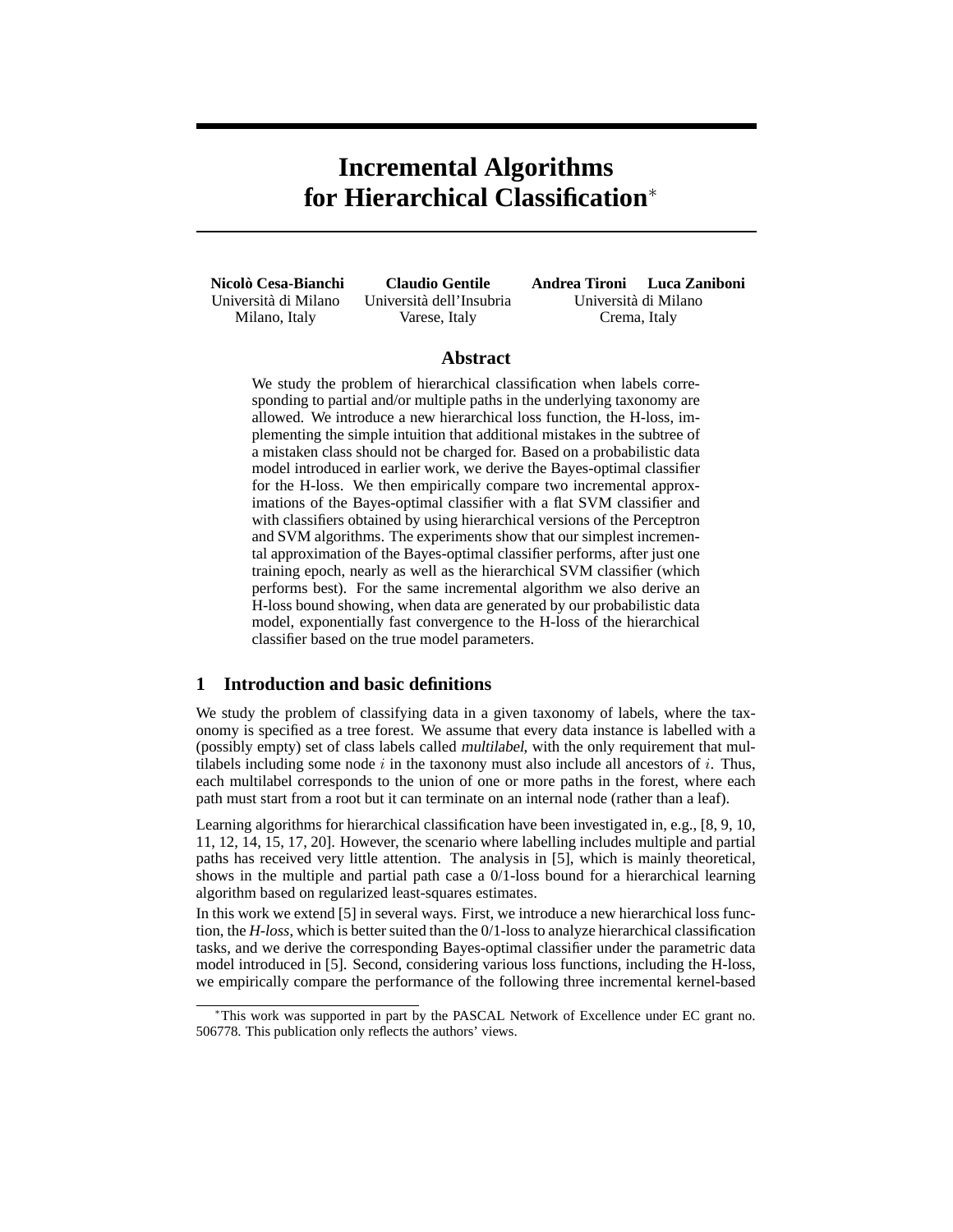algorithms: 1) a hierarchical version of the classical Perceptron algorithm [16]; 2) an approximation to the Bayes-optimal classifier; 3) a simplified variant of this approximation. Finally, we show that, assuming data are indeed generated according to the parametric model mentioned before, the H-loss of the algorithm in 3) converges to the H-loss of the classifier based on the true model parameters. Our incremental algorithms are based on training linear-threshold classifiers in each node of the taxonomy. A similar approach has been studied in [8], though their model does not consider multiple-path classifications as we do.

Incremental algorithms are the main focus of this research, since we strongly believe that they are a key tool for coping with tasks where large quantities of data items are generated and the classification system needs to be frequently adjusted to keep up with new items. However, we found it useful to provide a reference point for our empirical results. Thus we have also included in our experiments the results achieved by nonincremental algorithms. In particular, we have chosen a flat and a hierarchical version of SVM [21, 7, 19], which are known to perform well on the textual datasets considered here.

We assume data elements are encoded as real vectors  $x \in \mathbb{R}^d$  which we call instances. A multilabel for an instance x is any subset of the set  $\{1, \ldots, N\}$  of all labels/classes, including the empty set. We denote the multilabel associated with x by a vector  $y =$  $(y_1, \ldots, y_N) \in \{0,1\}^N$ , where i belongs to the multilabel of x if and only if  $y_i = 1$ . A taxonomy  $G$  is a forest whose trees are defined over the set of labels. A multilabel  $y \in \{0,1\}^N$  is said to respect a taxonomy G if and only if  $y$  is the union of one or more paths in  $G$ , where each path starts from a root but need not terminate on a leaf. See Figure 1. We assume the data-generating mechanism produces examples  $(x, y)$  such that y respects some fixed underlying taxonomy  $G$  with  $N$  nodes. The set of roots in  $G$  is denoted by root(G). We use par(i) to denote the unique parent of node i, anc(i) to denote the set of ancestors of i, and sub(i) to denote the set of nodes in the subtree rooted at i (including i). Finally, given a predicate  $\phi$  over a set  $\Omega$ , we will use  $\{\phi\}$  to denote both the subset of  $\Omega$ where  $\phi$  is true and the indicator function of this subset.

#### **2 The H-loss**

Though several hierarchical losses have been proposed in the literature (e.g., in [11, 20]), no one has emerged as a standard yet. Since hierarchical losses are defined over multilabels, we start by considering two very simple functions measuring the discrepancy between multilabels  $\hat{\mathbf{y}} = (\hat{y}_1, ..., \hat{y}_N)$  and  $\mathbf{y} = (y_1, ..., y_N)$ : the 0/1-loss  $\ell_{0/1}(\hat{\mathbf{y}}, \mathbf{y}) = {\exists i : \hat{y}_i \neq y_i}$ and the symmetric difference loss  $\ell_{\Delta}(\hat{\mathbf{y}}, \mathbf{y}) = {\hat{y}_1 \neq y_1} + ... + {\hat{y}_N \neq y_N}$ .

There are several ways of making these losses depend on a given taxonomy  $G$ . In this work, we follow the intuition "if a mistake is made at node  $i$ , then further mistakes made in the subtree rooted at  $i$  are unimportant". That is, we do not require the algorithm be able to make fine-grained distinctions on tasks when it is unable to make coarse-grained ones. For example, if an algorithm failed to label a document with the class SPORTS, then the algorithm should not be charged more loss because it also failed to label the same document with the subclass SOCCER and the sub-subclass CHAMPIONS LEAGUE. A function implementing this intuition is defined by

$$
\ell_H(\widehat{\boldsymbol{y}},\boldsymbol{y})=\sum_{i=1}^N c_i \left\{\widehat{y}_i\neq y_i \wedge \widehat{y}_j=y_j, \, j\in \text{anc}(i)\right\},\
$$

where  $c_1, \ldots, c_N > 0$  are fixed cost coefficients. This loss, which we call H-loss, can also be described as follows: all paths in  $G$  from a root down to a leaf are examined and, whenever we encounter a node i such that  $\hat{y}_i \neq y_i$ , we add  $c_i$  to the loss, whereas all the loss contributions in the subtree rooted at i are discorded. Note that if  $c = -\frac{1}{2}$ loss contributions in the subtree rooted at i are discarded. Note that if  $c_1 = \ldots = c_N = 1$ then  $\ell_{0/1} \leq \ell_H \leq \ell_{\Delta}$ . Choices of  $c_i$  depending on the structure of G are proposed in Section 4. Given a multilabel  $\hat{y} \in \{0, 1\}^N$  define its G-truncation as the multilabel  $y' = (y' - y') \in [0, 1]^N$  where for seek  $j = 1$ ,  $N, y' = 1$  iff  $\hat{y} = 1$  and  $\hat{y} = 1$  for all  $(y'_1, ..., y'_N) \in \{0, 1\}^N$  where, for each  $i = 1, ..., N$ ,  $y'_i = 1$  iff  $\hat{y}_i = 1$  and  $\hat{y}_j = 1$  for all  $j \in \text{anc}(i)$ . Note that the G-truncation of any multilabel always respects G. A graphical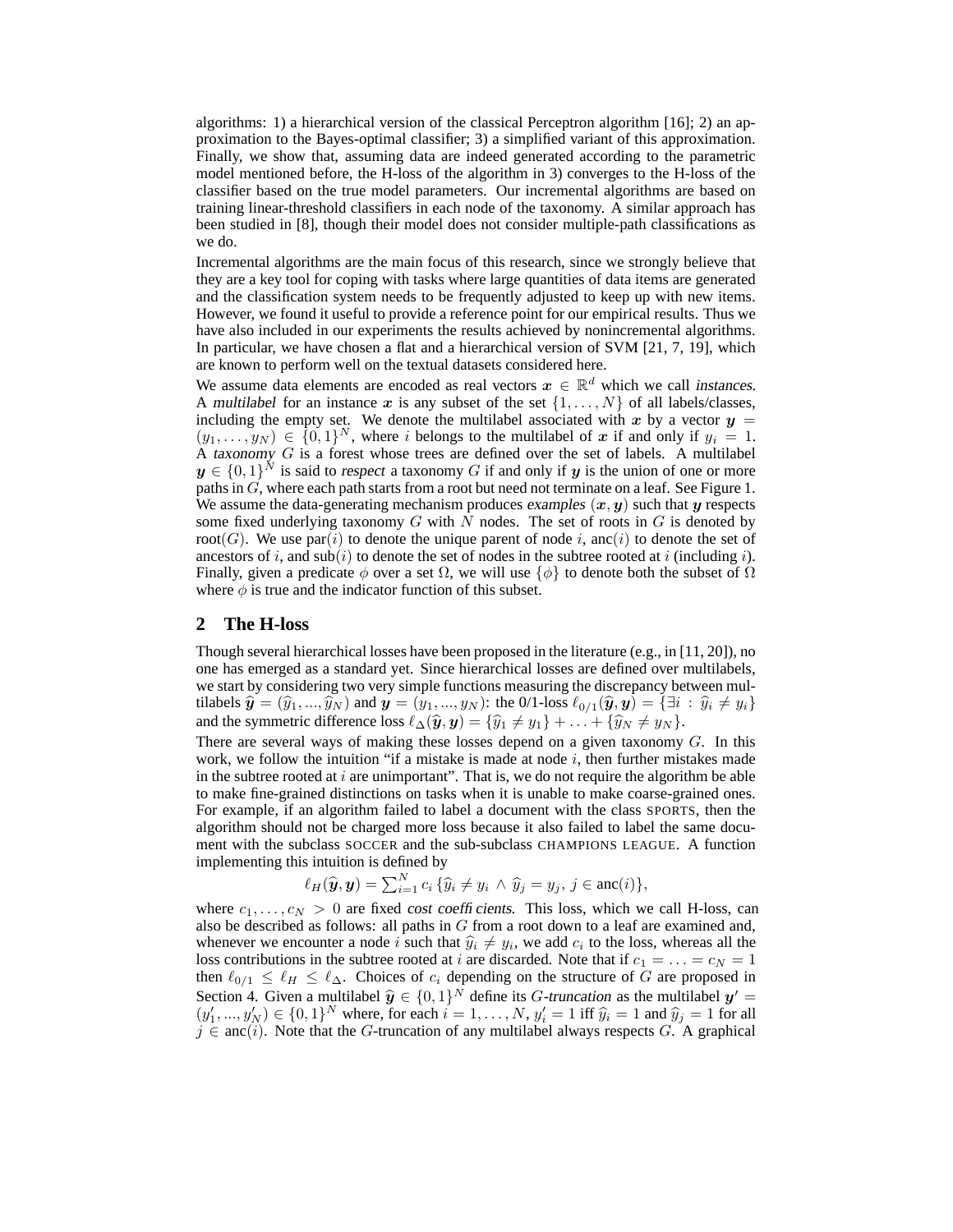

Figure 1: A one-tree forest (repeated four times). Each node corresponds to a class in the taxonomy G, hence in this case  $N = 12$ . Gray nodes are included in the multilabel under consideration, white nodes are not. (a) A generic multilabel which *does not* respect G; (b) its G-truncation. (c) A second multilabel that respects  $G$ . (d) Superposition of multilabel (b) on multilabel (c): Only the checked nodes contribute to the H-loss between (b) and (c).

representation of the notions introduced so far is given in Figure 1. In the next lemma we show that whenever y respects G, then  $\ell_H(\hat{y}, y)$  cannot be smaller than  $\ell_H(y', y)$ . In other words, when the multilabel  $y$  to be predicted respects a taxonomy  $G$  then there is no loss of generality in restricting to predictions which respect G.

**Lemma 1** Let G be a taxonomy,  $y$ ,  $\hat{y} \in \{0, 1\}^N$  be two multilabels such that y respects  $C$  and  $y'$  be the  $C$  trungation of  $\hat{y}$ . Than  $\ell$  (or a)  $\leq \ell$  ( $\hat{y}$  a)) G, and  $y'$  be the G-truncation of  $\hat{y}$ . Then  $\ell_H(\hat{y}', y) \leq \ell_H(\hat{y}, y)$  .

Proof. For each  $i = 1, ..., N$  we show that  $y'_i \neq y_i$  and  $y'_j = y_j$  for all  $j \in \text{anc}(i)$  implies  $\widehat{y}_i \neq y_i$  and  $\widehat{y}_j = y_j$  for all  $j \in \text{anc}(i)$ . Pick some i and suppose  $y'_i \neq y_i$  and  $y'_j = y_j$  for all  $j \in \text{anc}(i)$ . Now suppose  $y'_j = 0$  (and thus  $y_j = 0$ ) for some  $j \in \text{anc}(i)$ . Then  $y_i = 0$ since y respects G. But this implies  $y_i' = 1$ , contradicting the fact that the G-truncation y' respects G. Therefore, it must be the case that  $y'_j = y_j = 1$  for all  $j \in \text{anc}(i)$ . Hence the G-truncation of  $\hat{y}$  left each node  $j \in \text{anc}(i)$  unchanged, implying  $\hat{y}_i = y_j$  for all  $j \in \text{anc}(i)$ . But, since the G-truncation of  $\hat{y}$  does not change the value of a node i whose ancestors  $j$  are such that  $\hat{y}_j = 1$ , this also implies  $\hat{y}_i = y'_i$ . Therefore  $\hat{y}_i \neq y_i$  and the proof is concluded.

### **3 A probabilistic data model**

Our learning algorithms are based on the following statistical model for the data, originally introduced in [5]. The model defines a probability distribution  $f_G$  over the set of multilabels respecting a given taxonomy  $G$  by associating with each node  $i$  of  $G$  a Bernoulli random variable  $Y_i$  and defining

$$
f_G(\boldsymbol{y} \mid \boldsymbol{x}) = \prod_{i=1}^N \mathbb{P}\left(Y_i = y_i \mid Y_{\text{par}(i)} = y_{\text{par}(i)}, \boldsymbol{X} = \boldsymbol{x}\right) \ .
$$

To guarantee that  $f_G(\boldsymbol{y} \mid \boldsymbol{x}) = 0$  whenever  $\boldsymbol{y} \in \{0,1\}^N$  does not respect G, we set  $\mathbb{P}\left(Y_i = 1 \mid Y_{\text{par}(i)} = 0, \, \mathbf{X} = \mathbf{x}\right) = 0.$  Notice that this definition of  $f_G$  makes the (rather simplistic) assumption that all  $Y_k$  with the same parent node i (i.e., the children of i) are independent when conditioned on  $Y_i$  and  $x$ . Through  $f_G$  we specify an i.i.d. process  $\{(\boldsymbol{X}_1, \boldsymbol{Y}_1),(\boldsymbol{X}_2, \boldsymbol{Y}_2), \ldots\}$ , where, for  $t = 1, 2, \ldots$ , the multilabel  $\boldsymbol{Y}_t$  is distributed according to  $f_G(\cdot | X_t)$  and  $X_t$  is distributed according to a fixed and unknown distribution D. Each example  $(x_t, y_t)$  is thus a realization of the corresponding pair  $(X_t, Y_t)$  of random variables. Our parametric model for  $f_G$  is described as follows. First, we assume that the support of D is the surface of the d-dimensional unit sphere (i.e., instances  $x \in \mathbb{R}^d$  are such that  $||x|| = 1$ ). With each node i in the taxonomy, we associate a unit-norm weight vector  $u_i \in \mathbb{R}^d$ . Then, we define the conditional probabilities for a nonroot node i with parent j by  $\mathbb{P}(Y_i = 1 | Y_j = 1, \mathbf{X} = \mathbf{x}) = (1 + \mathbf{u}_i^{\top} \mathbf{x})/2$ . If i is a root node, the previous equation simplifies to  $\mathbb{P}\left(Y_i = 1 \mid \boldsymbol{X} = \boldsymbol{x}\right) = (1 + \boldsymbol{u}_i^\top \boldsymbol{x})/2.$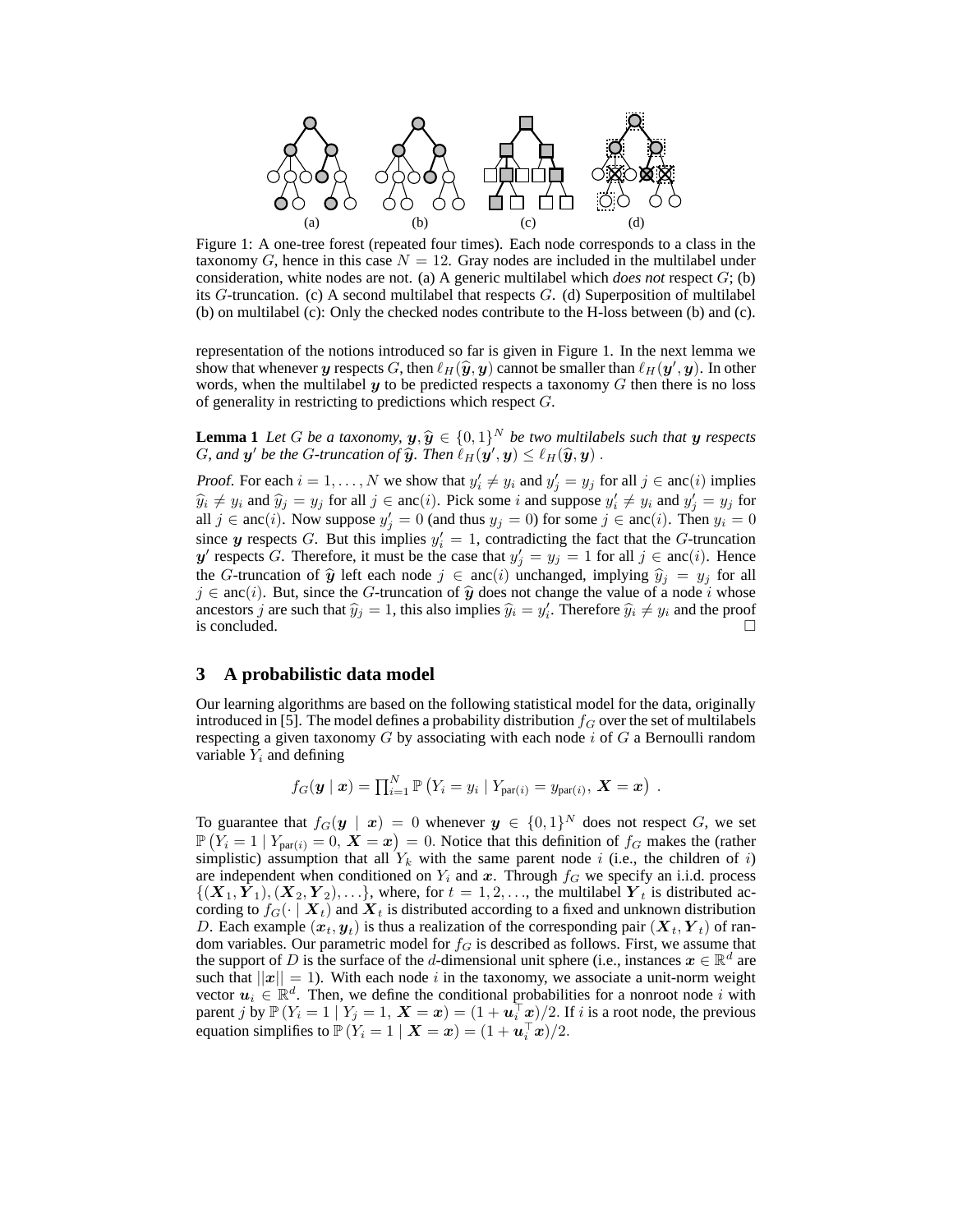#### **3.1 The Bayes-optimal classifier for the H-loss**

We now describe a classifier, called H-BAYES, that is the Bayes-optimal classifier for the H-loss. In other words, H-BAYES classifies any instance  $x$  with the multilabel  $\hat{\mathbf{y}} = \operatorname{argmin}_{\bar{\mathbf{y}} \in \{0,1\}} \mathbb{E}[\ell_H(\bar{\mathbf{y}}, \mathbf{Y}) | \mathbf{x}]$ . Define  $p_i(\mathbf{x}) = \mathbb{P}(Y_i = 1 | Y_{\text{par}(i)} = 1, \mathbf{X} = \mathbf{x})$ . When no ambiguity arises, we write  $p_i$  instead of  $p_i(x)$ . Now, fix any unit-length instance x and let  $\hat{y}$  be a multilabel that respects G. For each node i in G, recursively define

$$
\overline{H}_{i,\boldsymbol{x}}(\widehat{\boldsymbol{y}})=c_i\left(p_i(1-\widehat{y}_i)+(1-p_i)\widehat{y}_i\right)+\sum_{k\in\text{child}(i)}\overline{H}_{k,\boldsymbol{x}}(\widehat{\boldsymbol{y}}).
$$

The classifier H-BAYES operates as follows. It starts by putting all nodes of  $G$  in a set  $S$ ; nodes are then removed from S one by one. A node i can be removed only if i is a leaf or if all nodes j in the subtree rooted at i have been already removed. When i is removed, its value  $\hat{y}_i$  is set to 1 if and only if

$$
p_i\left(2-\sum_{k\in\text{child}(i)}\overline{H}_{k,\bm{x}}(\widehat{\bm{y}})/c_i\right)\geq 1.
$$
 (1)

(Note that if i is a leaf then (1) is equivalent to  $\hat{y}_i = \{p_i \ge 1/2\}$ .) If  $\hat{y}_i$  is set to zero, then all nodes in the subtree rooted at  $i$  are set to zero.

**Theorem 2** For any taxonomy G and all unit-length  $x \in \mathbb{R}^d$ , the multilabel generated by H-BAYES *is the Bayes-optimal classification of* x *for the H-loss.*

Proof sketch. Let  $\hat{y}$  be the multilabel assigned by H-BAYES and  $y^*$  be any multilabel<br>minimizing the avancted H loss. Introducing the short hand  $\mathbb{F}[\cdot] = \mathbb{F}[\cdot]$  all we can write minimizing the expected H-loss. Introducing the short-hand  $\mathbb{E}_{x}[\cdot] = \mathbb{E}[\cdot | x]$ , we can write

$$
\mathbb{E}_{\boldsymbol{x}} \ell_H(\widehat{\boldsymbol{y}}, \boldsymbol{Y}) = \sum_{i=1}^N c_i (p_i(1-\widehat{y}_i) + (1-p_i)\widehat{y}_i) \prod_{j \in \text{anc}(i)} p_j \{\widehat{y}_j = 1\}.
$$

Note that we can recursively decompose the expected H-loss as

$$
\mathbb{E}_{\boldsymbol{x}} \, \ell_H(\widehat{\boldsymbol{y}}, \boldsymbol{Y}) = \sum_{i \in \text{root}(G)} \mathbb{E}_{\boldsymbol{x}} \, H_i(\widehat{\boldsymbol{y}}, \boldsymbol{Y}),
$$

where

$$
\mathbb{E}_{\boldsymbol{x}} H_i(\hat{\boldsymbol{y}}, \boldsymbol{Y}) = c_i (p_i (1 - \hat{y}_i) + (1 - p_i) \hat{y}_i) \prod_{j \in \text{anc}(i)} p_j \{ \hat{y}_j = 1 \} + \sum_{k \in \text{child}(i)} \mathbb{E}_{\boldsymbol{x}} H_k(\hat{\boldsymbol{y}}, \boldsymbol{Y})
$$
 (2)

Pick a node *i*. If *i* is a leaf, then the sum in the RHS of (2) disappears and  $y_i^* = \{p_i \geq 1/2\}$ , which is also the minimizer of  $\overline{H}_{i,\mathbf{x}}(\hat{y}) = c_i (p_i(1 - \hat{y}_i) + (1 - p_i)\hat{y}_i)$ , implying  $\hat{y}_i = y_i^*$ .<br>Now let *i* be an internal node and inductively assume  $\hat{y}_i = \hat{x}_i^*$  for all *i*  $\in \text{cub}(i)$ . Notice Now let *i* be an internal node and inductively assume  $\hat{y}_j = \hat{y}_j^*$  for all  $j \in \text{sub}(i)$ . Notice that the factors  $\prod_{j \in \text{anc}(i)} p_j \{\hat{y}_j = 1\}$  occur in both terms in the RHS of (2). Hence  $y_i^*$  does not depend on these factors and we can equivalently minimize

$$
c_i (p_i(1 - \widehat{y}_i) + (1 - p_i)\widehat{y}_i) + p_i \{\widehat{y}_i = 1\} \sum_{k \in \text{child}(i)} \overline{H}_{k,\boldsymbol{x}}(\widehat{\boldsymbol{y}}),
$$
(3)

where we noted that, for each  $k \in \text{child}(i)$ ,

$$
\mathbb{E}_{\boldsymbol{x}} H_k(\widehat{\boldsymbol{y}}, \boldsymbol{Y}) = \left( \prod_{j \in \text{anc}(i)} p_j \left\{ \widehat{y}_j = 1 \right\} \right) p_i \left\{ \widehat{y}_i = 1 \right\} \overline{H}_{k, \boldsymbol{x}}(\widehat{\boldsymbol{y}}).
$$

Now observe that  $y_i^*$  minimizing (3) is equivalent to the assignment produced by H-BAYES. To conclude the proof, note that whenever  $y_i^* = 0$ , Lemma 1 requires that  $y_j^* = 0$  for all nodes  $j \in sub(i)$ , which is exactly what H-BAYES does. □

#### **4 The algorithms**

We consider three incremental algorithms. Each one of these algorithms learns a hierarchical classifier by training a decision function  $g_i : \mathbb{R}^d \to \{0,1\}$  at each node  $i = 1, \ldots, N$ . For a given set  $g_1, \ldots, g_N$  of decision functions, the hierarchical classifier generated by these algorithms classifies an instance x through a multilabel  $\hat{y} = (\hat{y}_1, ..., \hat{y}_N)$  defined as follows: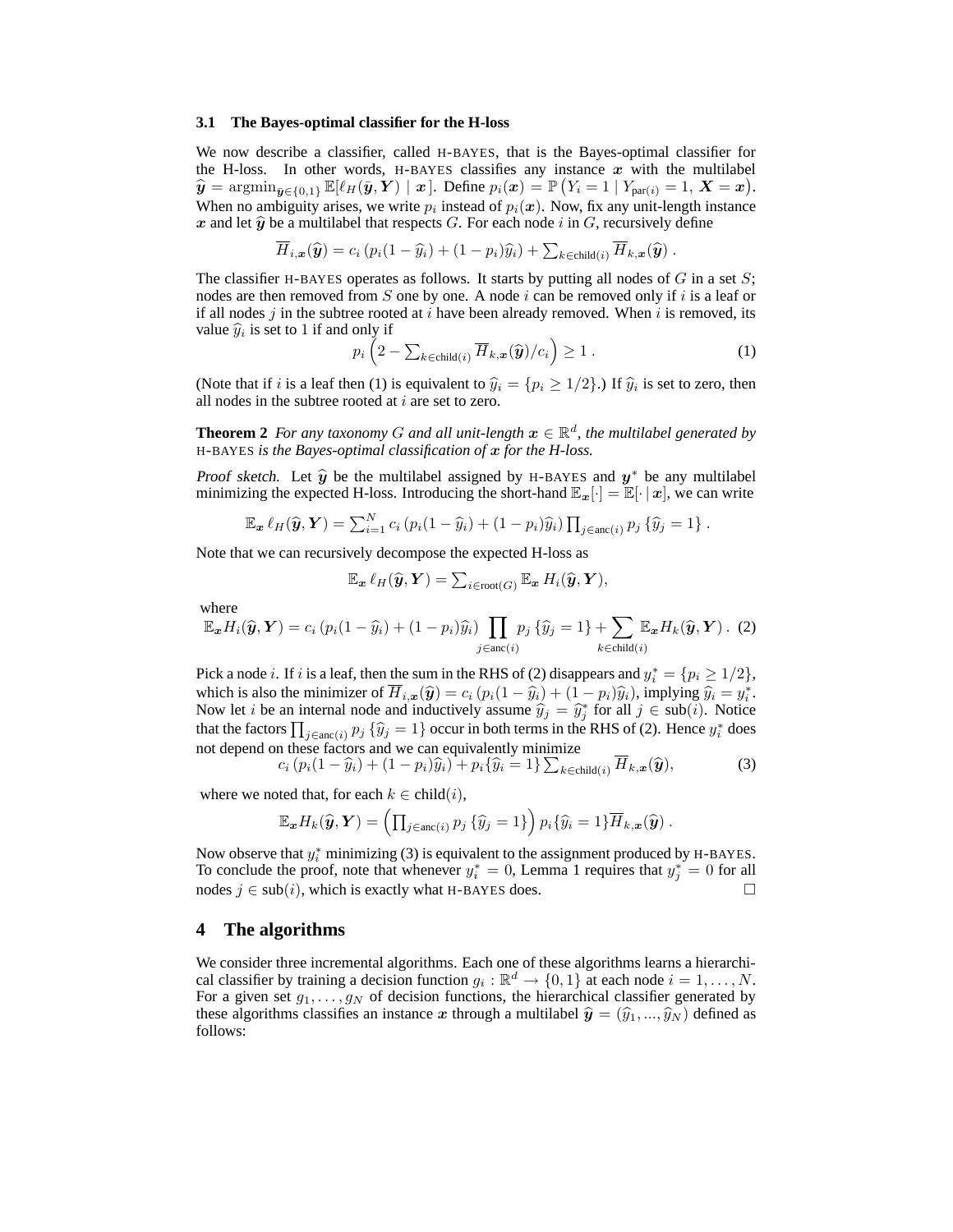$$
\widehat{y}_i = \begin{cases} g_i(\boldsymbol{x}) & \text{if } i \in \text{root}(G) \text{ or } \widehat{y}_j = 1 \text{ for all } j \in \text{anc}(i) \\ 0 & \text{otherwise.} \end{cases}
$$
(4)

Note that  $\hat{y}$  computed this way respects  $G$ . The classifiers (4) are trained incrementally. Let  $g_{i,t}$  be the decision function at node i after training on the first  $t - 1$  examples. When the next training example  $(x_t, y_t)$  is available, the algorithms compute the multilabel  $\hat{y}_t$ using classifier (4) based on  $g_{1,t}(\mathbf{x}_t), \ldots, g_{N,t}(\mathbf{x}_t)$ . Then, the algorithms consider for an update only those decision functions sitting at nodes i satisfying either  $i \in root(G)$ or  $y_{par(i),t} = 1$ . We call such nodes eligible at time t. The decision functions of all other nodes are left unchanged. The first algorithm we consider is a simple hierarchical version of the Perceptron algorithm [16], which we call H-PERC. The decision functions at time t are defined by  $g_{i,t}(\mathbf{x}_t) = \{\mathbf{w}_{i,t}^{\top} \mathbf{x}_t \ge 0\}$ . In the update phase, the Perceptron rule  $w_{i,t+1} = w_{i,t} + y_{i,t}x_t$  is applied to every node *i* eligible at time t and such that  $\hat{y}_{i,t} \neq y_{i,t}$ . The second algorithm, called APPROX-H-BAYES, approximates the H-BAYES classifier of Section 3.1 by replacing the unknown quantities  $p_i(\vec{x_t})$  with estimates  $(1+\vec{w}_{i,t}^\top \vec{x_t})/2$ . The weights  $w_{i,t}$  are regularized least-squares estimates defined by

$$
\mathbf{w}_{i,t} = (I + S_{i,t-1} S_{i,t-1}^\top + \mathbf{x}_t \mathbf{x}_t^\top)^{-1} S_{i,t-1} \mathbf{y}_{t-1}^{(i)} . \tag{5}
$$

The columns of the matrix  $S_{i,t,\overline{x}1}$  are all past instances  $x_s$  that have been stored at node i; the s-th component of vector  $y_{t-1}^{i,j}$  is the *i*-th component  $y_{i,s}$  of the multilabel  $y_s$  associated with instance  $x_s$ . In the update phase, an instance  $x_t$  is stored at node i, causing an update of  $w_{i,t}$ , whenever i is eligible at time t and  $|w_{i,t}^{\top}x_t| \leq \sqrt{(5\ln t)/N_{i,t}}$ , where  $N_{i,t}$  is the number of instances stored at node i up to time  $t - 1$ . The corresponding decision functions  $g_{i,t}$  are of the form  $g_{i,t}(\boldsymbol{x}_t) = \{\boldsymbol{w}_{i,t}^{\top} \boldsymbol{x}_t \geq \tau_{i,t}\}$ , where the threshold  $\tau_{i,t} \geq 0$  at node *i* depends on the margin values  $w_{j,t}^{\top} x_t$  achieved by nodes  $j \in \text{sub}(i)$  — recall (1). Note that  $g_{i,t}$  is not a linear-threshold function, as  $x_t$  appears in the definition of  $w_{i,t}$ . The margin threshold  $\sqrt{(5 \ln t)/N_{i,t}}$ , controlling the update of node i at time t, reduces the space requirements of the classifier by keeping matrices  $S_{i,t}$  suitably small. This threshold is motivated by the work [4] on selective sampling.

The third algorithm, which we call H-RLS (Hierarchical Regularized Least Squares), is a simplified variant of APPROX-H-BAYES in which the thresholds  $\tau_{i,t}$  are set to zero. That is, we have  $g_{i,t}(x_t) = \{w_{i,t}^{\top} x_t \geq 0\}$  where the weights  $w_{i,t}$  are defined as in (5) and updated as in the APPROX-H-BAYES algorithm. Details on how to run APPROX-H-BAYES and H-RLS in dual variables and perform an update at node i in time  $O(N_{i,t}^2)$  are found in [3] (where a mistake-driven version of H-RLS is analyzed).

# **5 Experimental results**

The empirical evaluation of the algorithms was carried out on two well-known datasets of free-text documents. The first dataset consists of the first (in chronological order) 100,000 newswire stories from the Reuters Corpus Volume 1, RCV1 [2]. The associated taxonomy of labels, which are the topics of the documents, has 101 nodes organized in a forest of 4 trees. The forest is shallow: the longest path has length 3 and the the distribution of nodes, sorted by increasing path length, is  $\{0.04, 0.53, 0.42, 0.01\}$ . For this dataset, we used the bag-of-words vectorization performed by Xerox Research Center Europe within the EC project KerMIT (see [4] for details on preprocessing). The 100,000 documents were divided into 5 equally sized groups of chronologically consecutive documents. We then used each adjacent pair of groups as training and test set in an experiment (here the fifth and first group are considered adjacent), and then averaged the test set performance over the 5 experiments.

The second dataset is a specific subtree of the OHSUMED corpus of medical abstracts [1]: the subtree rooted in "Quality of Health Care" (MeSH code N05.715). After removing overlapping classes (OHSUMED is not quite a tree but a DAG), we ended up with 94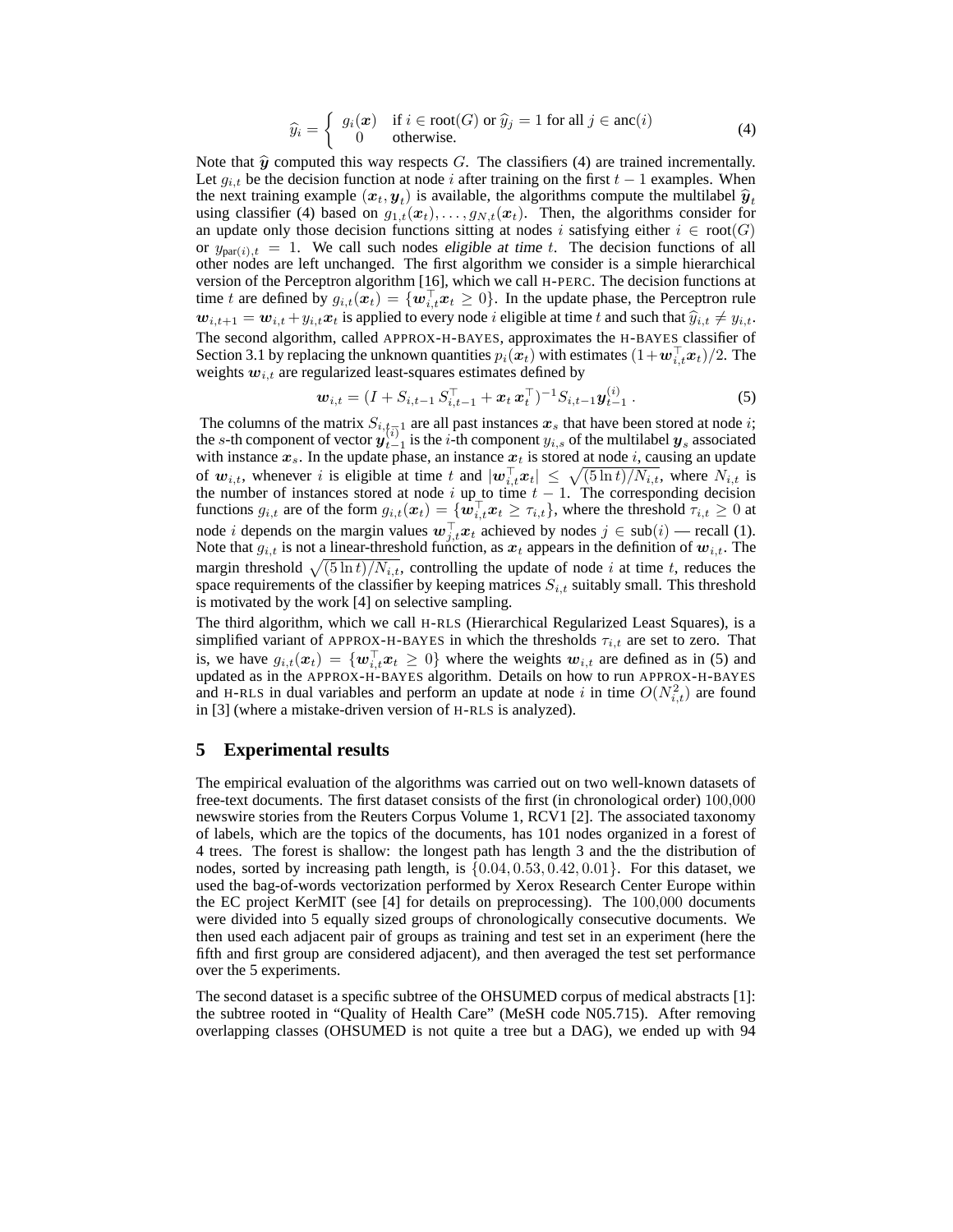| RCV <sub>1</sub> | $0/1$ -loss        | unif. H-loss       | norm. H-loss       | $\Delta$ -loss                |
|------------------|--------------------|--------------------|--------------------|-------------------------------|
| PERC             | $0.702(\pm 0.045)$ | $1.196(\pm 0.127)$ | $0.100(\pm 0.029)$ | $1.695(\pm 0.182)$            |
| H-PERC           | $0.655(\pm 0.040)$ | $1.224(\pm 0.114)$ | $0.099(\pm 0.028)$ | $1.861(\pm 0.172)$            |
| $H-RLS$          | $0.456(\pm 0.010)$ | $0.743(\pm 0.026)$ | $0.057(\pm 0.001)$ | $1.086(\pm 0.036)$            |
| AH-BAY           | $0.550(\pm 0.010)$ | $0.815(\pm 0.028)$ | $0.090(\pm 0.001)$ | $1.465(\pm 0.040)$            |
| <b>SVM</b>       | $0.482(\pm 0.009)$ | $0.790(\pm 0.023)$ | $0.057(\pm 0.001)$ | $\overline{1.173(\pm 0.051)}$ |
| $H-SVM$          | $0.440(\pm 0.008)$ | $0.712(\pm 0.021)$ | $0.055(\pm 0.001)$ | $1.050(\pm 0.027)$            |
|                  |                    |                    |                    |                               |
| OHSU.            | $0/1$ -loss        | unif. H-loss       | norm. H-loss       | $\Delta$ -loss                |
| PERC             | $0.899(\pm 0.024)$ | $1.938(\pm 0.219)$ | $0.058(\pm 0.005)$ | $2.639(\pm 0.226)$            |
| H-PERC           | $0.846(\pm 0.024)$ | $1.560(\pm 0.155)$ | $0.057(\pm 0.005)$ | $2.528(\pm 0.251)$            |
| $H-RI.S$         | $0.769(\pm 0.004)$ | $1.200(\pm 0.007)$ | $0.045(\pm 0.000)$ | $1.957(\pm 0.011)$            |
| $AH-BAY$         | $0.819(\pm 0.004)$ | $1.197(\pm 0.006)$ | $0.047(\pm 0.000)$ | $2.029(\pm 0.009)$            |
| <b>SVM</b>       | $0.784(\pm 0.003)$ | $1.206(\pm 0.003)$ | $0.044(\pm 0.000)$ | $1.872(\pm 0.005)$            |
| $H-SVM$          | $0.759(\pm 0.002)$ | $1.170(\pm 0.005)$ | $0.044(\pm 0.000)$ | $1.910(\pm 0.007)$            |

Table 1: Experimental results on two hierarchical text classification tasks under various loss functions. We report average test errors along with standard deviations (in parenthesis). In bold are the best performance figures among the incremental algorithms.

classes and 55,503 documents. We made this choice based only on the structure of the subtree: the longest path has length 4, the distribution of nodes sorted by increasing path length is  $\{0.26, 0.37, 0.22, 0.12, 0.03\}$ , and there are a significant number of partial and multiple path multilabels. The vectorization of the subtree was carried out as follows: after tokenization, we removed all stopwords and also those words that did not occur at least 3 times in the corpus. Then, we vectorized the documents using the Bow library [13] with a  $log(1+TF) log (IDF) encoding.$  We ran 5 experiments by randomly splitting the corpus in a training set of 40,000 documents and a test set of 15,503 documents. Test set performances are averages over these 5 experiments. In the training set we kept more documents than in the RCV1 splits since the OHSUMED corpus turned out to be a harder classification problem than RCV1. In both datasets instances have been normalized to unit length. We tested the hierarchical Perceptron algorithm (H-PERC), the hierarchical regularized leastsquares algorithm (H-RLS), and the approximated Bayes-optimal algorithm (APPROX-H-BAYES), all described in Section 4. The results are summarized in Table 1. APPROX-H-BAYES (AH-BAY in Table 1) was trained using cost coefficients  $c_i$  chosen as follows: if  $i \in \text{root}(G)$  then  $c_i = |\text{root}(G)|^{-1}$ . Otherwise,  $c_i = c_j/|\text{child}(j)|$ , where j is the parent of i. Note that this choice of coefficients amounts to splitting a unit cost equally among the roots and then splitting recursively each node's cost equally among its children. Since, in this case,  $0 \leq \ell_H \leq 1$ , we call the resulting loss normalized H-loss. We also tested a hierarchical version of SVM (denoted by H-SVM in Table 1) in which each node is an SVM classifier trained using a batch version of our hierarchical learning protocol. More precisely, each node i was trained only on those examples  $(x_t, y_t)$  such that  $y_{\text{par}(i),t} = 1$ (note that, as no conditions are imposed on  $y_{i,t}$ , node i is actually trained on both positive and negative examples). The resulting set of linear-threshold functions was then evaluated on the test set using the hierachical classification scheme (4). We tried both the C and  $\nu$ parametrizations [18] for SVM and found the setting  $C = 1$  to work best for our data.<sup>1</sup> We finally tested the "flat" variants of Perceptron and SVM, denoted by PERC and SVM. In these variants, each node is trained and evaluated independently of the others, disregarding all taxonomical information. All SVM experiments were carried out using the libSVM implementation [6]. All the tested algorithms used a linear kernel.

<sup>&</sup>lt;sup>1</sup>It should be emphasized that this tuning of  $C$  was actually chosen in hindsight, with no crossvalidation.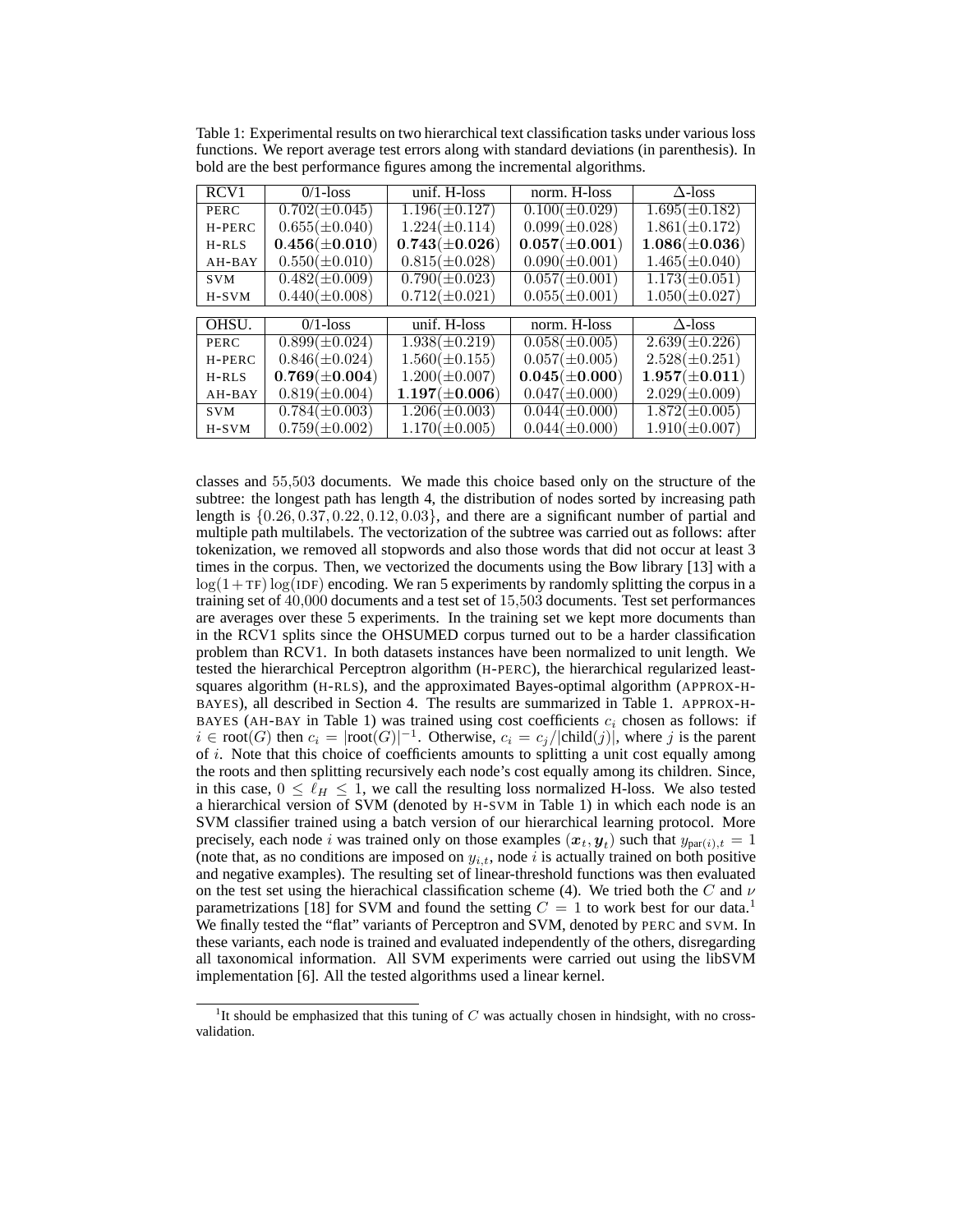As far as loss functions are concerned, we considered the 0/1-loss, the H-loss with cost coefficients set to 1 (denoted by uniform H-loss), the normalized H-loss, and the symmetric difference loss (denoted by  $\Delta$ -loss). Note that H-SVM performs best, but our incremental algorithms were trained for a single epoch on the training set. The good performance of SVM (the flat variant of H-SVM) is surprising. However, with a single epoch of training H-RLS does not perform worse than SVM (except on OHSUMED under the normalized H-loss) and comes reasonably close to H-SVM. On the other hand, the performance of APPROX-H-BAYES is disappointing: on OHSUMED it is the best algorithm only for the uniform H-loss, though it was trained using the normalized H-loss; on RCV1 it never outperforms H-RLS, though it always does better than PERC and H-PERC. A possible explanation for this behavior is that APPROX-H-BAYES is very sensitive to errors in the estimates of  $p_i(x)$  (recall Section 3.1). Indeed, the least-squares estimates (5), which we used to approximate H-BAYES, seem to work better in practice on simpler (and possibly more robust) algorithms, such as H-RLS. The lower values of normalized H-loss on OHSUMED (a harder corpus than RCV1) can be explained because a quarter of the 94 nodes in the OHSUMED taxonomy are roots, and thus each top-level mistake is only charged about 4/94. As a final remark, we observe that the normalized H-loss gave too small a range of values to afford fine comparisons among the best performing algorithms.

#### **6 Regret bounds for the H-loss**

In this section we prove a theoretical bound on the H-loss of a slight variant of the algorithm H-RLS tested in Section 5. More precisely, we assume data are generated according to the probabilistic model introduced in Section 3 with unknown instance distribution  $D$  and unknown coefficients  $u_1, \ldots, u_N$ . We define the regret of a classifier assigning label  $\hat{y}$ to instance X as  $E\ell_H(\hat{\bm{y}},\bm{Y}_t) - E\ell_H(\bm{\overline{y}},\bm{Y})$ , where the expected value is with respect the random draw of  $(X, Y)$  and  $\overline{y}$  is the multilabel assigned by classifier (4) when the decision functions  $g_i$  are zero-threshold functions of the form  $g_i(\boldsymbol{x}) = \{\boldsymbol{u}_i^\top \boldsymbol{x} \geq 0\}$ . The theorem below shows that the regret of the classifier learned by a variant of H-RLS after  $t$  training examples, with  $t$  large enough, is exponentially small in  $t$ . In other words, H-RLS learns to classify as well as the algorithm that is given the true parameters  $u_1, \ldots, u_N$  of the underlying data-generating process. We have been able to prove the theorem only for the variant of H-RLS storing all instances at each node. That is, every eligible node at time  $t$  is updated, irrespective of whether  $|\boldsymbol{w}_{i,t}^{\top}\boldsymbol{x}_t| \leq \sqrt{(5\ln t)/N_{i,t}}$ .

Given the i.i.d. data-generating process  $(X_1, Y_1), (X_2, Y_2), \ldots$ , for each node k we define the derived process  $\bm{X}_{k_1},\bm{X}_{k_2},\ldots$  including all and only the instances  $\bm{X}_s$  of the original process that satisfy  $Y_{\text{par}(k),s} = 1$ . We call this derived process the process at node k. Note that, for each  $k$ , the process at node  $k$  is an i.i.d. process. However, its distribution might depend on  $k$ . The spectrum of the process at node  $k$  is the set of eigenvalues of the correlation matrix with entries  $\mathbb{E}[X_{k_1,i} \, \bar{X}_{k_1,j}]$  for  $i, j = 1, \ldots, d$ . We have the following theorem, whose proof is omitted due to space limitations.

**Theorem 3** Let G be a taxonomy with N nodes and let  $f_G$  be a joint density for G  $\varphi$  parametrized by N unit-norm vectors  $u_1, \ldots, u_N \in \mathbb{R}^d$ . Assume the instance distri*bution is such that there exist*  $\gamma_1,\ldots,\gamma_N > 0$  *satisfying*  $\mathbb{P}(|u_i^{\top}X_t| \geq \gamma_i) = 1$  *for*  $i = 1, ..., N$ . Then, for all  $t > \max\left\{\max_{i=1,...,N} \frac{16}{\mu_i \lambda_i \gamma_i}, \max_{i=1,...,N} \frac{192d}{\mu_i \lambda_i^2}\right\}$ o *the regret*  $\mathbb{E}\ell_H(\widehat{\bm{y}}_t, \bm{Y}_t) - \mathbb{E}\ell_H(\overline{\bm{y}}_t, \bm{Y}_t)$  of the modified H-RLS algorithm is at most

$$
\sum_{i=1}^{N} \mu_i \Big[ t e^{-\kappa_1 \gamma_i^2 \lambda_i t \mu_i} + t^2 e^{-\kappa_2 \lambda_i^2 t \mu_i} \Big] \Bigg( \sum_{j \in sub(i)} c_j \Bigg),
$$

where  $\kappa_1, \kappa_2$  are constants,  $\mu_i = \mathbb{E}\left[\prod_{j\in anc(i)} \left((1 + \bm{u}_j^\top \bm{X})/2\right)\right]$  and  $\lambda_i$  is the smallest *eigenvalue in the spectrum of the process at node* i*.*